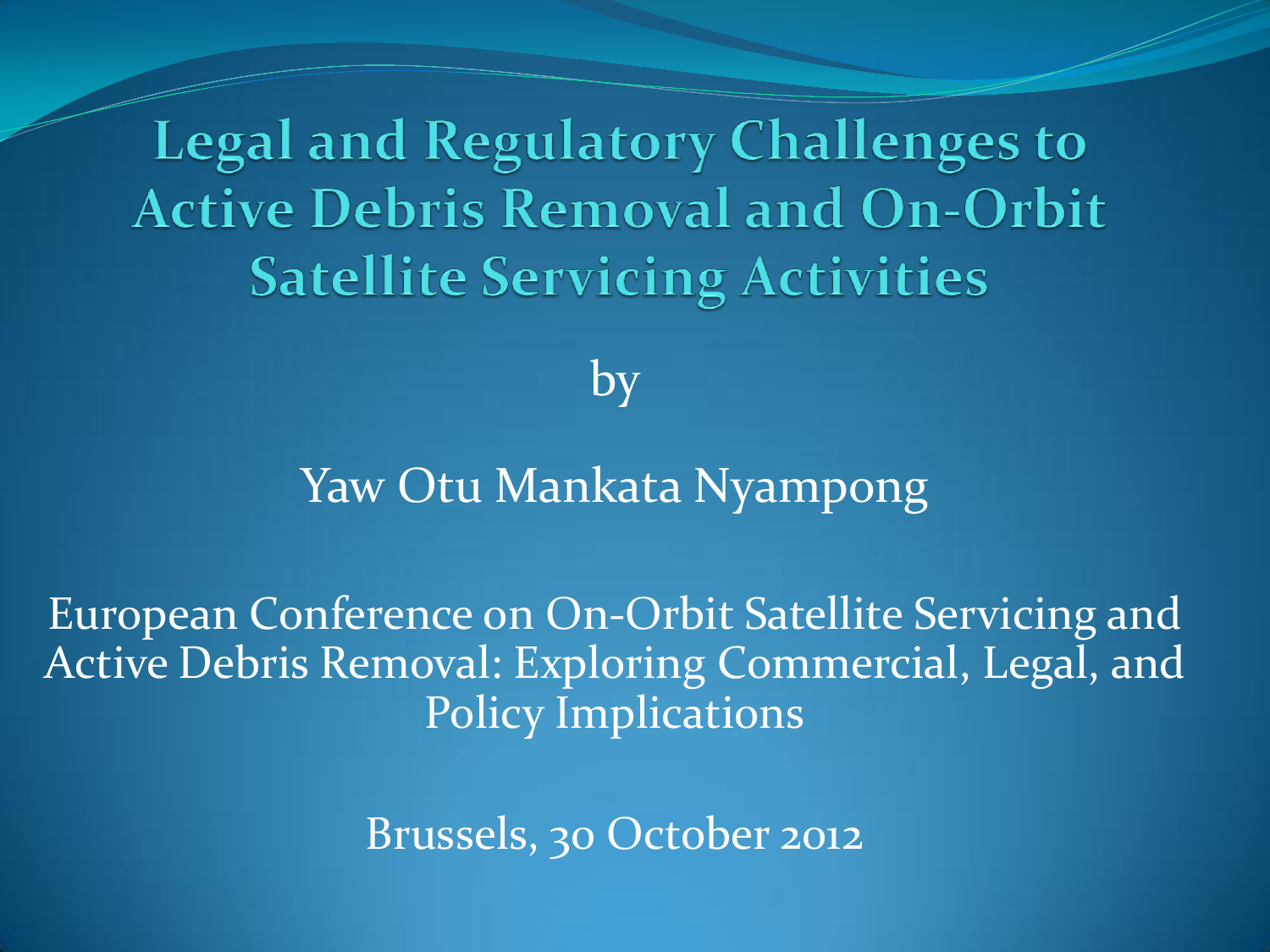#### Current Space Debris Situation

- Presently, more objects are being launched into higher orbits (and thus are staying longer in space), and many more countries are also launching objects into space.
- Currently, the global rate of launches into LEO averages 36 launches per annum. Assuming that each launch injects 2 objects into LEO (i.e., 1 payload and 1 rocket body) at least 72 new objects are being injected into LEO each year. Taking the natural decay rate of 5 objects per year into consideration, it is estimated that, at the current launch rate, 67 new objects remain in orbit in LEO each year.
- Even if no new space objects are launched, the number of objects already in orbit will make mankind's use of the space environment (at least the most used Earth orbits) unsustainable in the near future, if no ADR and OOS efforts are undertaken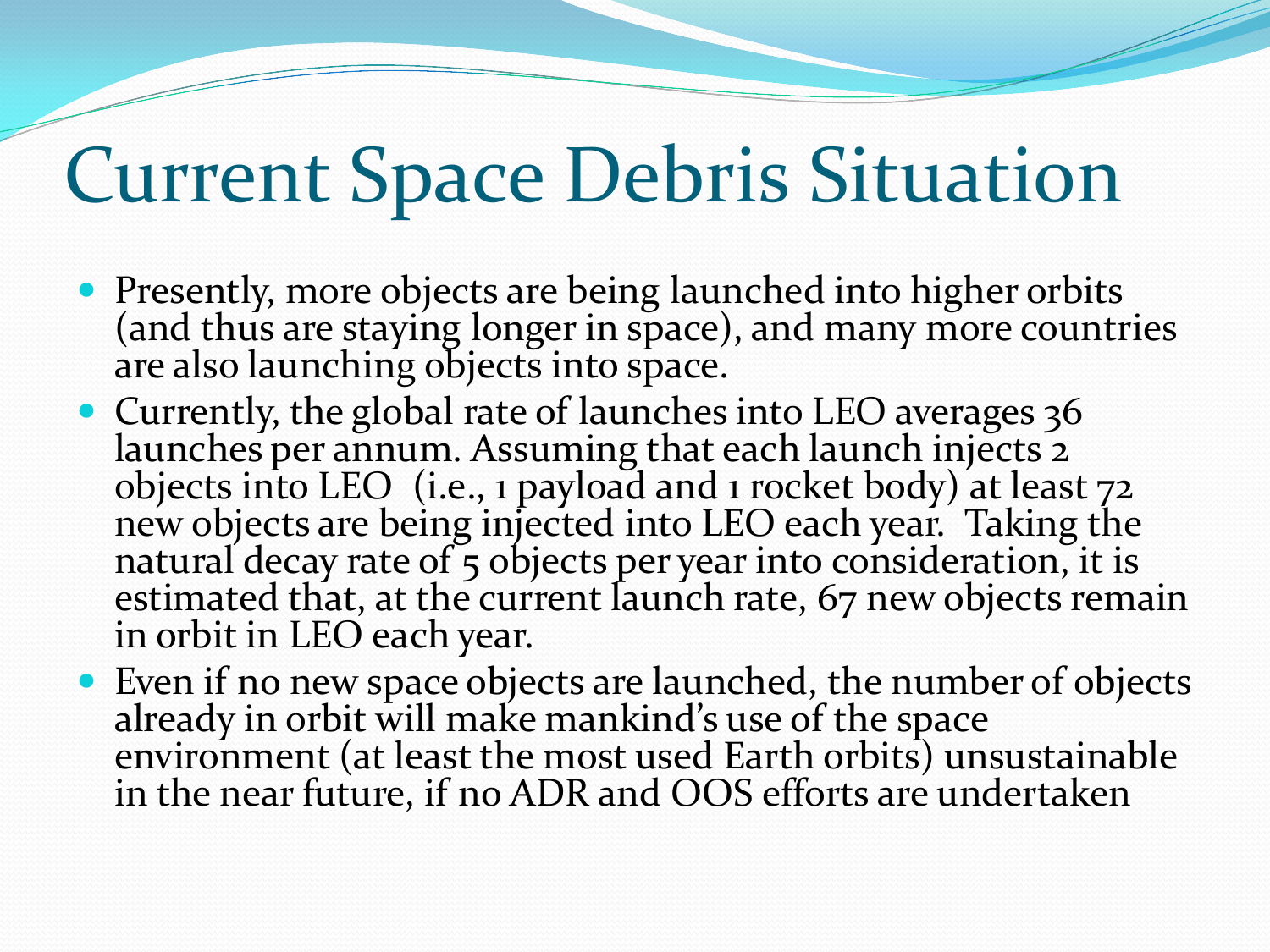## Current Space Debris Situation

- The IADC and UNCOPUOS guidelines focus on the mitigation (or reduction) of the rate at which *new* pieces of space debris are generated during the conduct of space activities.
- However, in view of the massive amount of debris already in existence in Earth orbit, growing consensus among experts suggests that active removal of *existing*  debris from space and on-orbit servicing of satellites are indispensable (in addition to ongoing mitigation efforts) to the sustainability of space operations.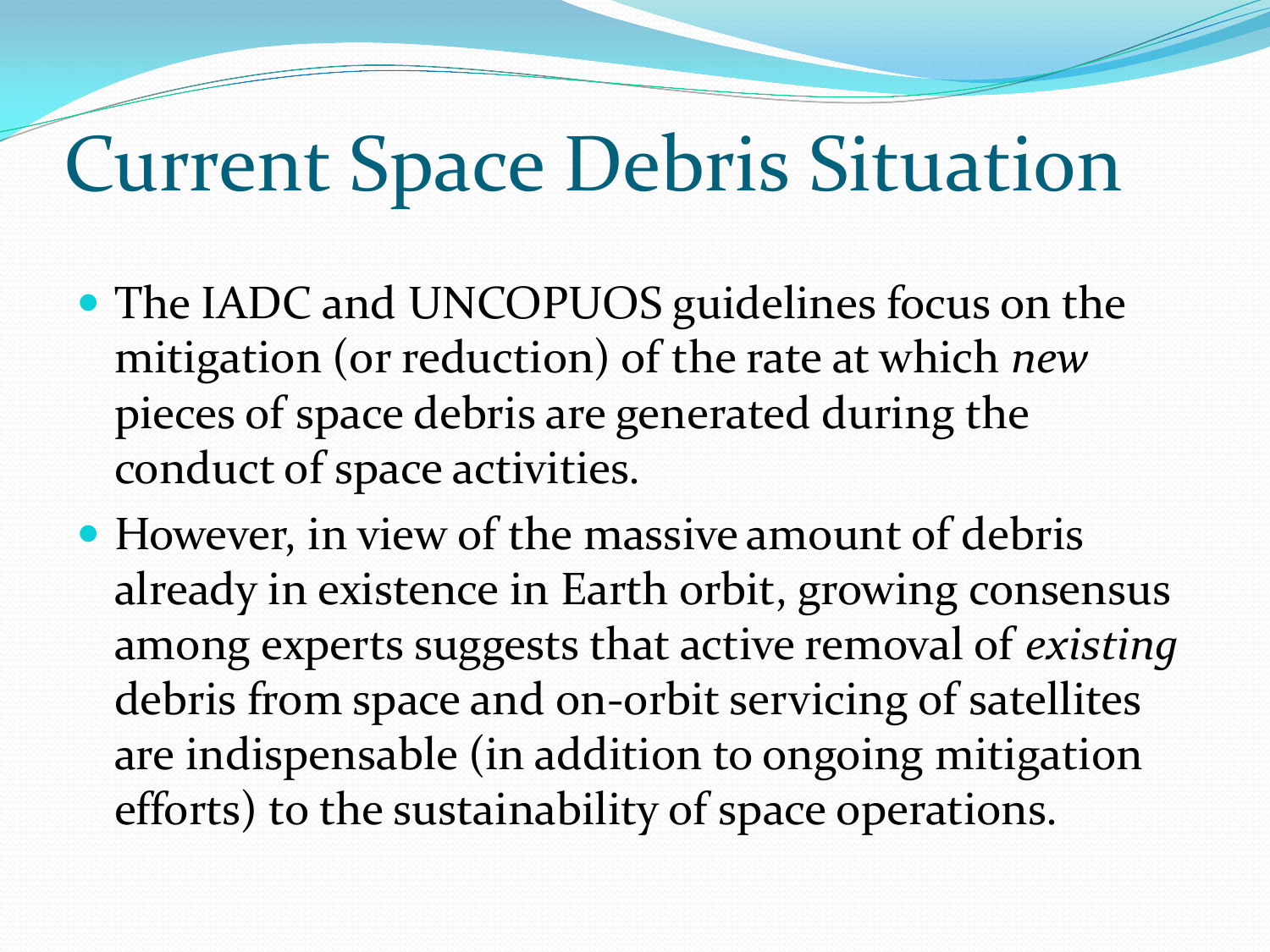## Essential Prerequisites

- The following have been identified as some of the essential prerequisites for the conduct of ADR and OOS activities:
	- Development of "cost effective" techniques that include, at the very minimum, capability to: locate and rendez-vous with the target object; connect the deorbit/servicing device; control orientation; and, service the target object in orbit or move it to the desired destination;
	- Available and willing targets for removal or customers for servicing as well as someone to pay the costs involved;
	- An appropriate legal, policy and regulatory framework both at the international, regional and domestic levels; and
	- A means for ensuring the safety of the public on the ground, at sea and traveling by air.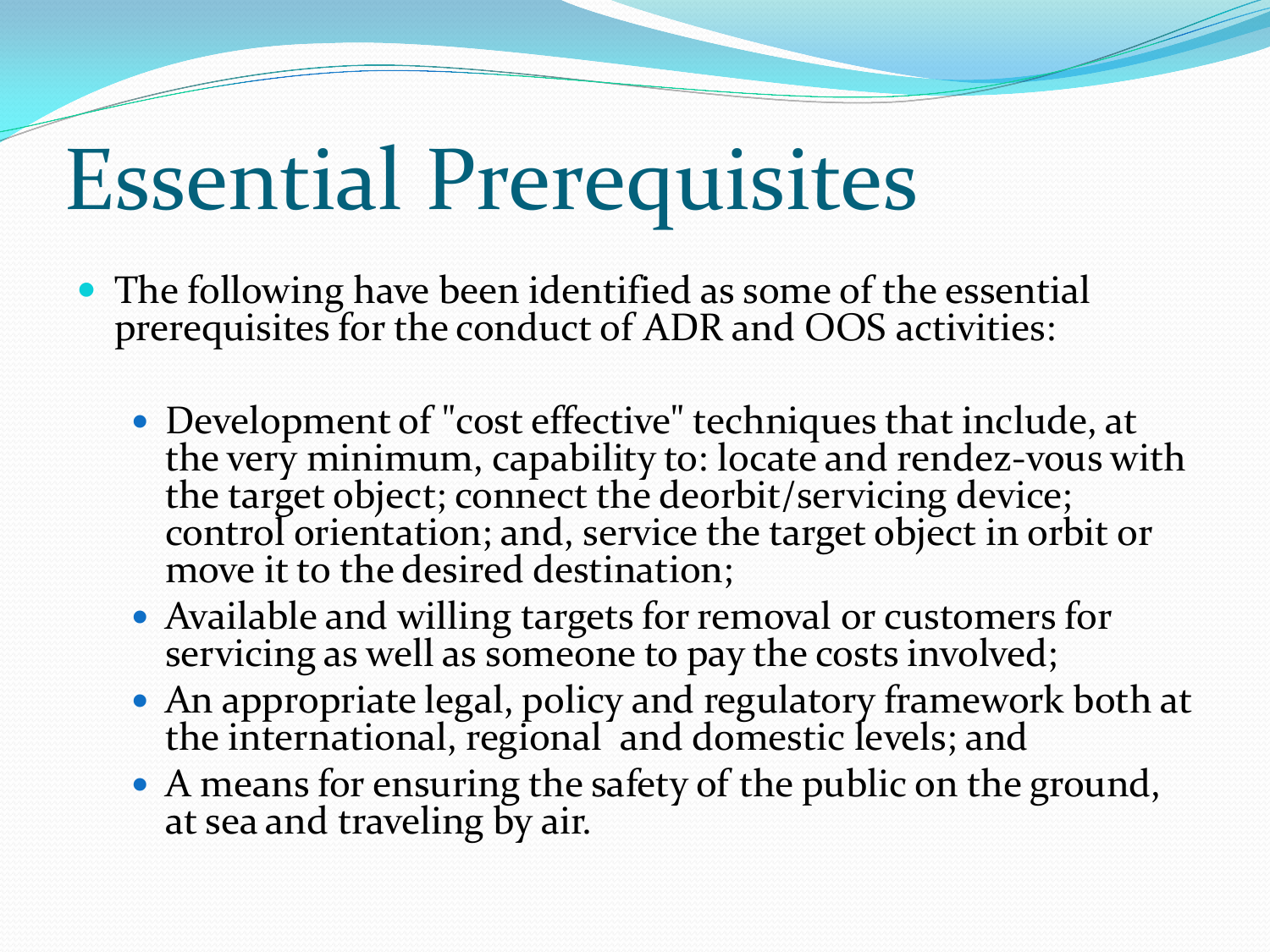## Legal and Regulatory Challenges

- None of the existing international space law treaties *legally* defines what constitutes "space debris". As such, any object that is launched into space retains its special protected status as a space object under international law. This status continues even when the object has disintegrated into its component parts or has returned to Earth. OST Art. VIII implies that "abandonment" does not apply to space objects.
- The *technical* definition of space debris endorsed by the IADC and UNCOPUOS focuses on the functional status of a space object. Thus, if a space object is functional, it is considered not to be space debris and *vice versa*.
- However, this technical definition has not attained the status of law under international law. It is also not sufficient for purposes of ADR and OOS because ownership of a space object or its component parts does not cease merely because the object has become non-functional.
- Moreover, the technical definition excludes space objects that are functional but non-maneuverable.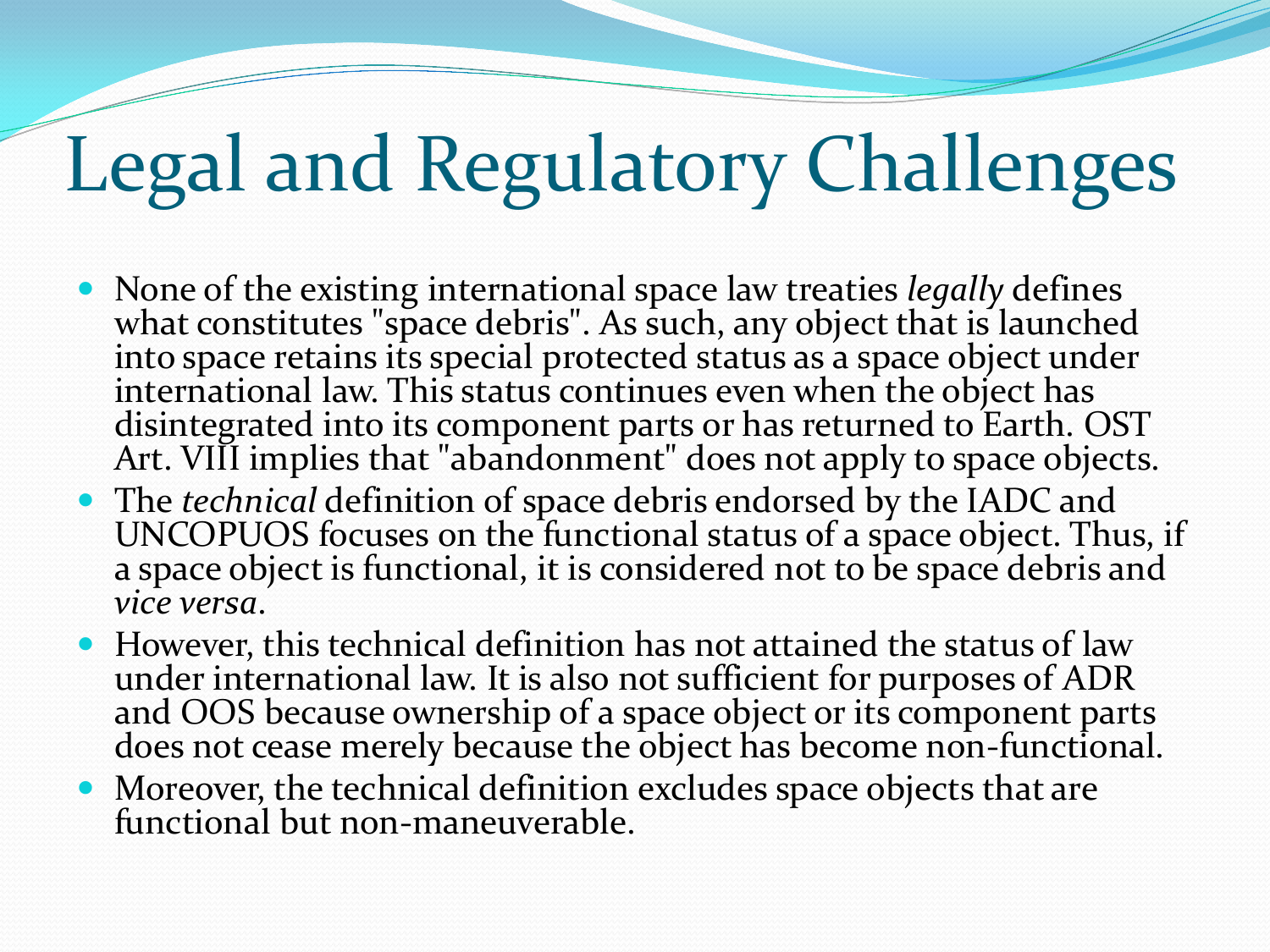## Article VIII – OST

A State Party to the Treaty on whose registry an object launched into outer space is carried shall retain **jurisdiction and control** over such object, and over any personnel thereof, while in outer space or on a celestial body. **Ownership** of objects launched into outer space, including objects landed or constructed on a celestial body, and of their component parts, is not affected by their presence in outer space or on a celestial body or by their return to the Earth. Such objects or component parts found beyond the limits of the State Party to the Treaty on whose registry they are carried shall be returned to that State Party, which shall, upon request, furnish identifying data prior to their return.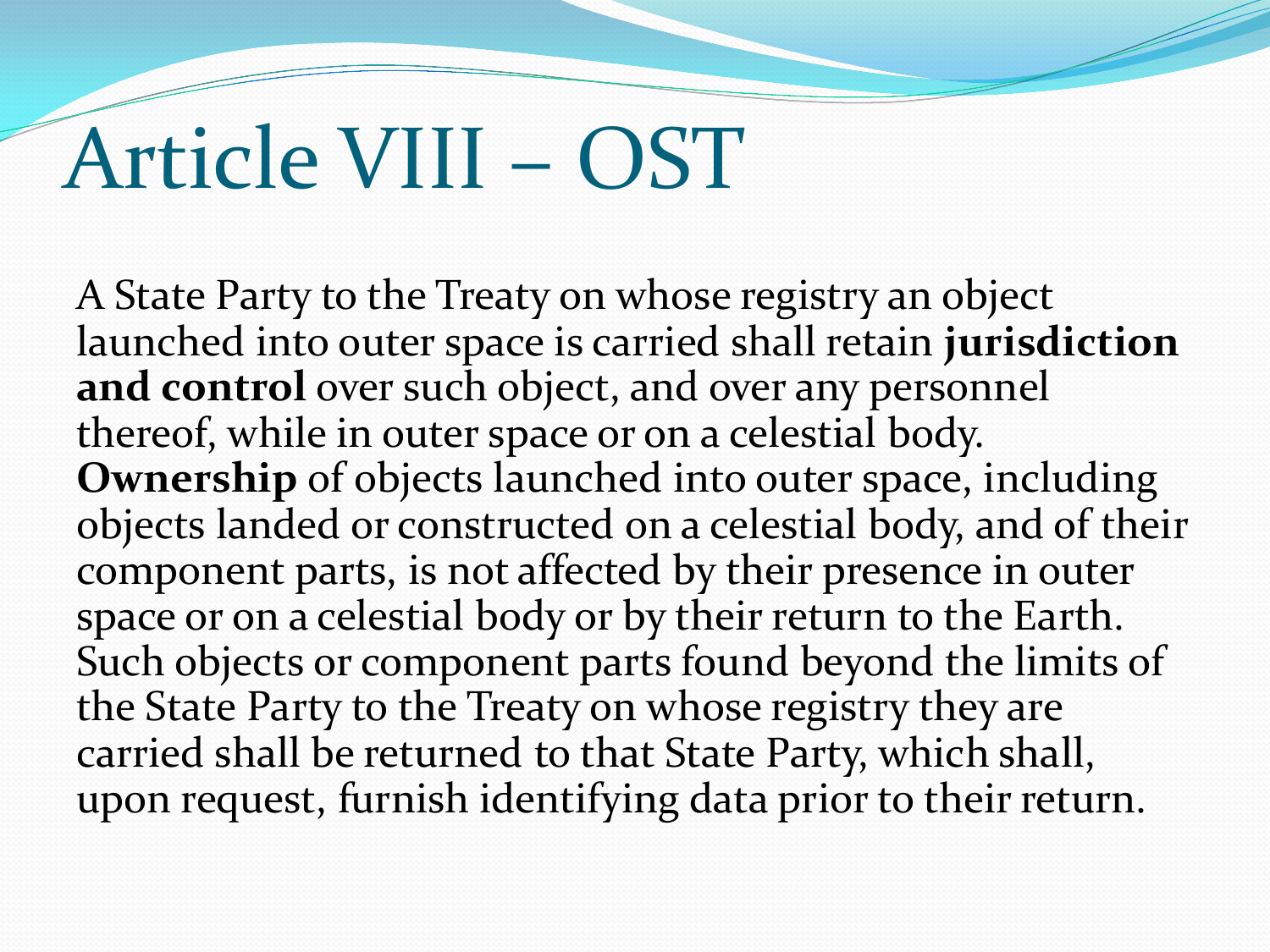## Legal and Regulatory Challenges

- Under OST Art. VIII, the State that is entitled to exercise jurisdiction and control over a space object is the State on whose registry the space object is carried. A State or an entity that wishes to remove or service a space object can only do so legally upon seeking and obtaining the prior permission or consent of the State of Registry.
- Currently, although state-to-state transfer of space objects is not prohibited under international law, the rules are not clear as to whether or not and the extent to which a transferee state that is not a launching state has obligations under the provisions of Articles I, III and IV of the Registration Convention.
- For ADR and OOS to proceed, the international community needs to develop mechanisms that will facilitate the seeking and granting of permission and also establish rules respecting the jurisdiction and control issue as well as consent.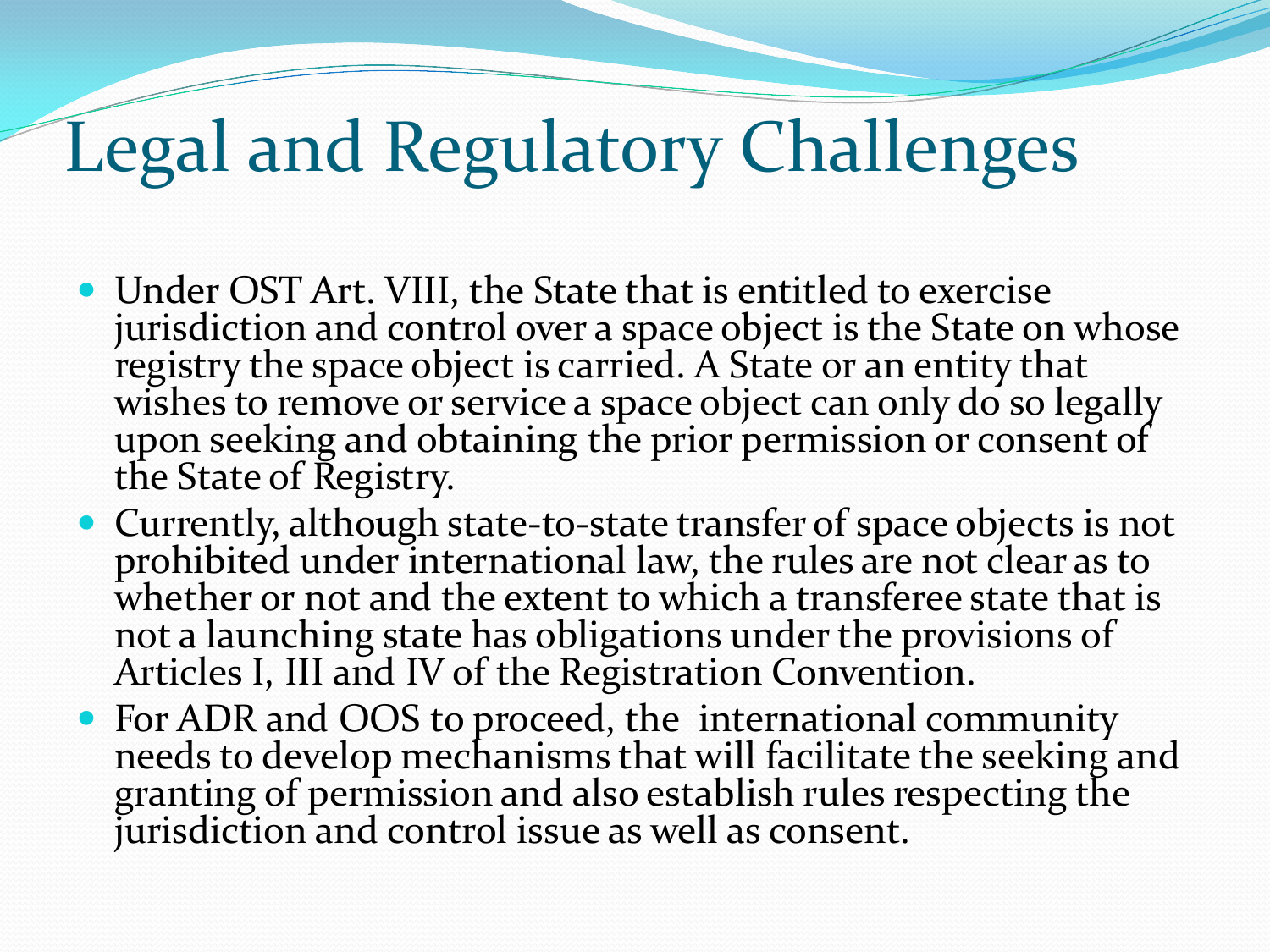## Registration Convention Art. IV

1. Each State of registry shall furnish to the Secretary-General of the United Nations, as soon as practicable, the following information concerning each space object carried on its registry:

(a) Name of launching State or States;

(b) An appropriate designator of the space object or its registration number;

(c) Date and territory or location of launch;

(d) Basic orbital parameters, including:

(i) Nodal period;

(ii) Inclination;

(iii) Apogee;

(iv) Perigee;

(e) General function of the space object.

2. Each State of registry may, from time to time, provide the Secretary-General of the United Nations with additional information concerning a space object carried on its registry.

3. Each State of registry shall notify the Secretary-General of the United Nations, to the greatest extent feasible and as soon as practicable, of space objects concerning which it has previously transmitted information, and which have been but no longer are in Earth orbit.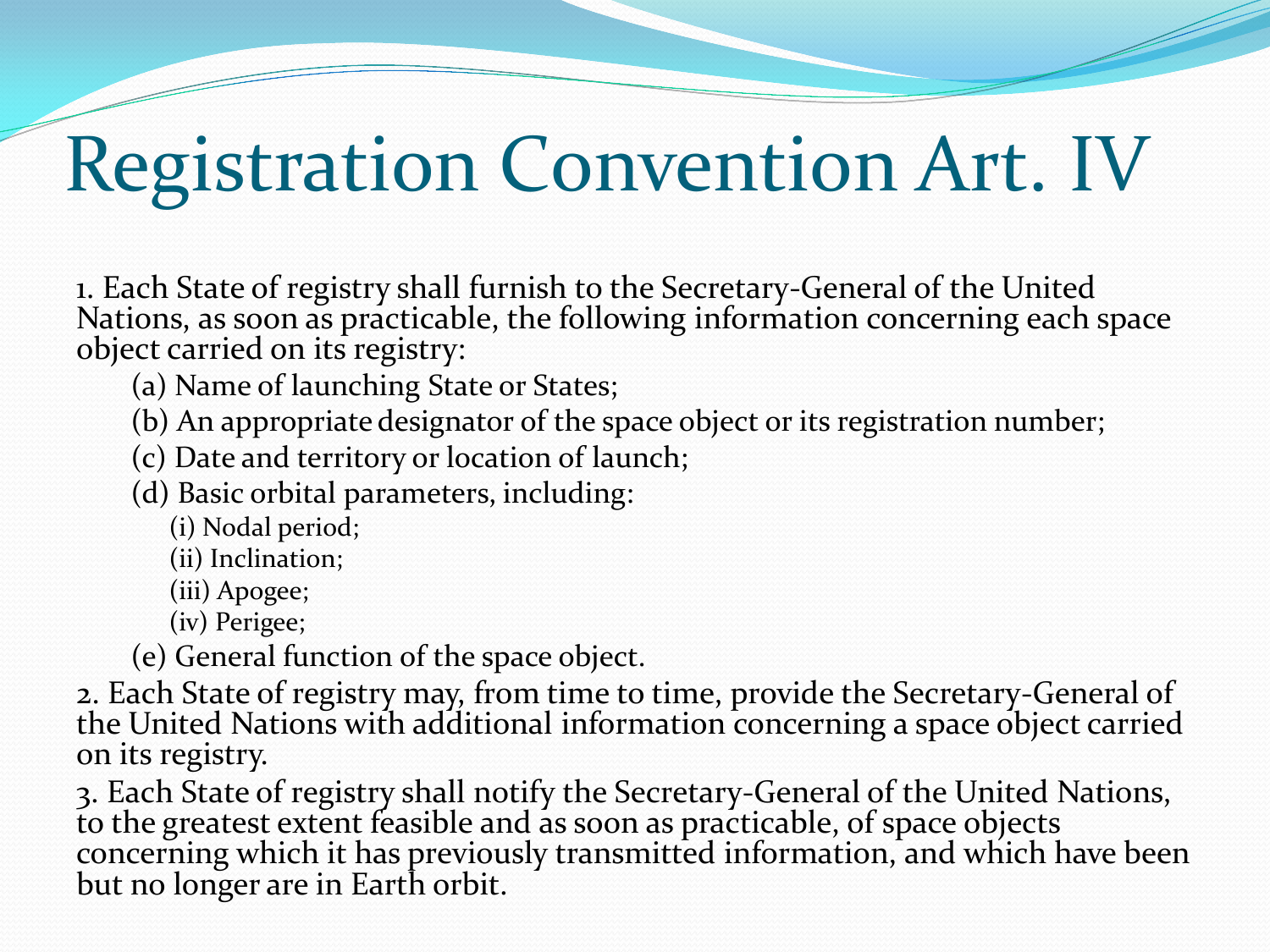## Legal and Regulatory Challenges

- At the national level, certain policies, laws and regulations pose severe challenges to ADR and OOS activities. In furtherance of national security and economic interests, several countries have established domestic legal and regulatory regimes that impose onerous restrictions on the transfer of jurisdiction and control over their space objects to foreign countries or entities. The US regime of ITARs best exemplifies such legal and regulatory restrictions.
- Any ADR or OOS activity that involves a US satellite, or a satellite of another country that has US components or US technology on board, would likely fall within the definition of "export" under the US ITARs regulatory regime.
- For the foreseeable future, it is reasonable to assume that national legal and regulatory regimes such as ITARs will continue to be a major hindrance to the conduct of ADR and OOS operations.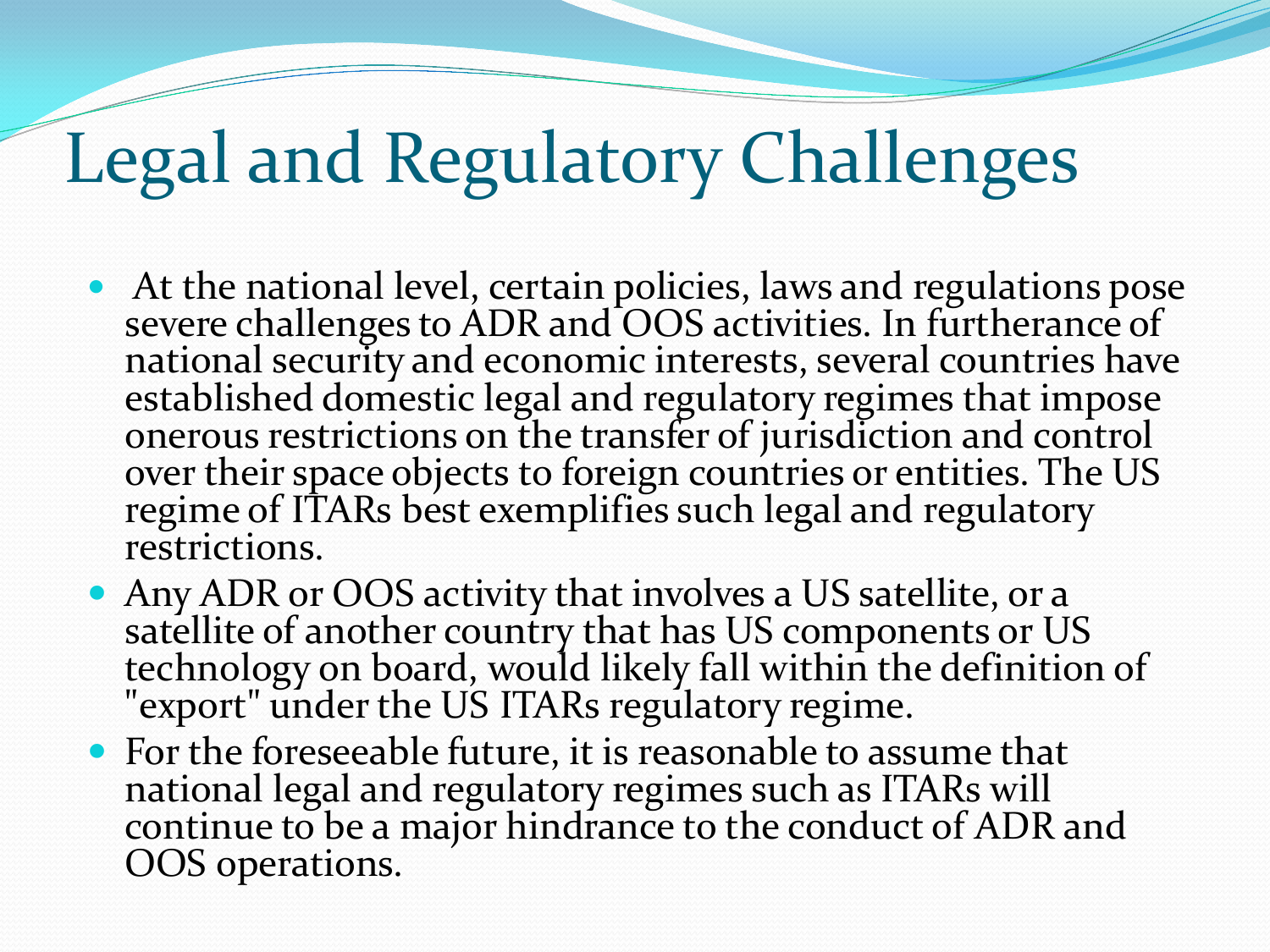#### Looking Ahead

- Domestic policies, laws and regulations can facilitate the conduct of ADR and OOS activities. For example, Canada's *Remote Sensing Space Systems Act of 2005* prescribes mandatory systems disposal requirements for all licensees.
- Under the Act, a licensee and, in the case of a licence that has terminated, the former licensee, is required to ensure that his satellite system is disposed of in accordance with a system disposal plan approved by the Minister.
- National licensing rules could thus be amended to include an assured removal clause that would apply to satellites and relevant launcher upper stage(s). Under such a clause, the licensee/operator could be required to take out an insurance policy to cover the costs of removal or disposal in the event that a failure or malfunction prevents performance of the planned disposal procedures at end of life.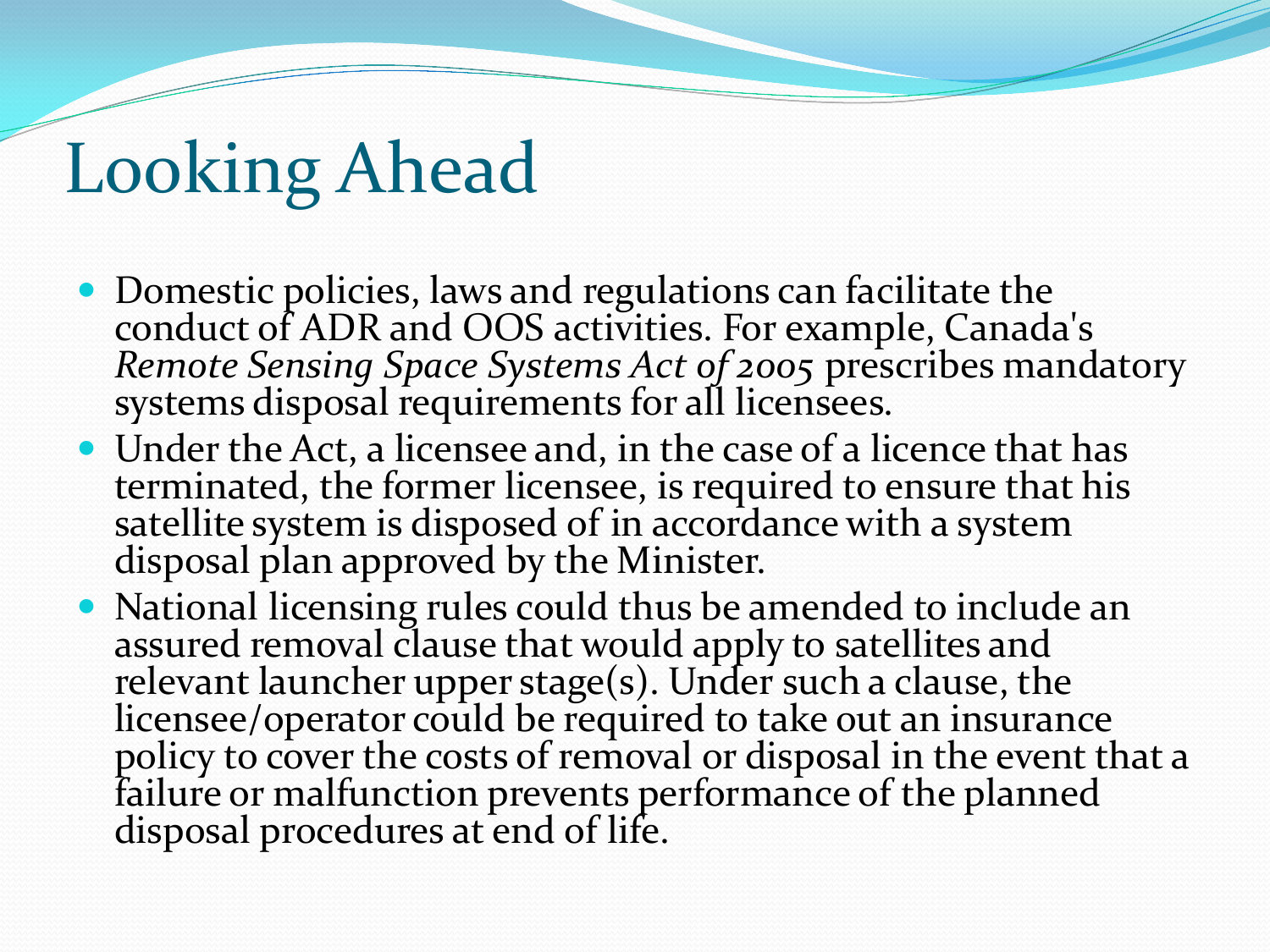#### Looking Ahead

- Increased compliance by States with Article III clauses 2 and 3 of the Registration Convention could provide an opportunity for States to declare the ownership, jurisdiction and control interests in their space objects to the international community when those objects become non-functional or unmaneuverable.
- Such unilateral declarations could provide a way around the need to obtain the permission or consent of a state of registry for the conduct of ADR and OOS activities.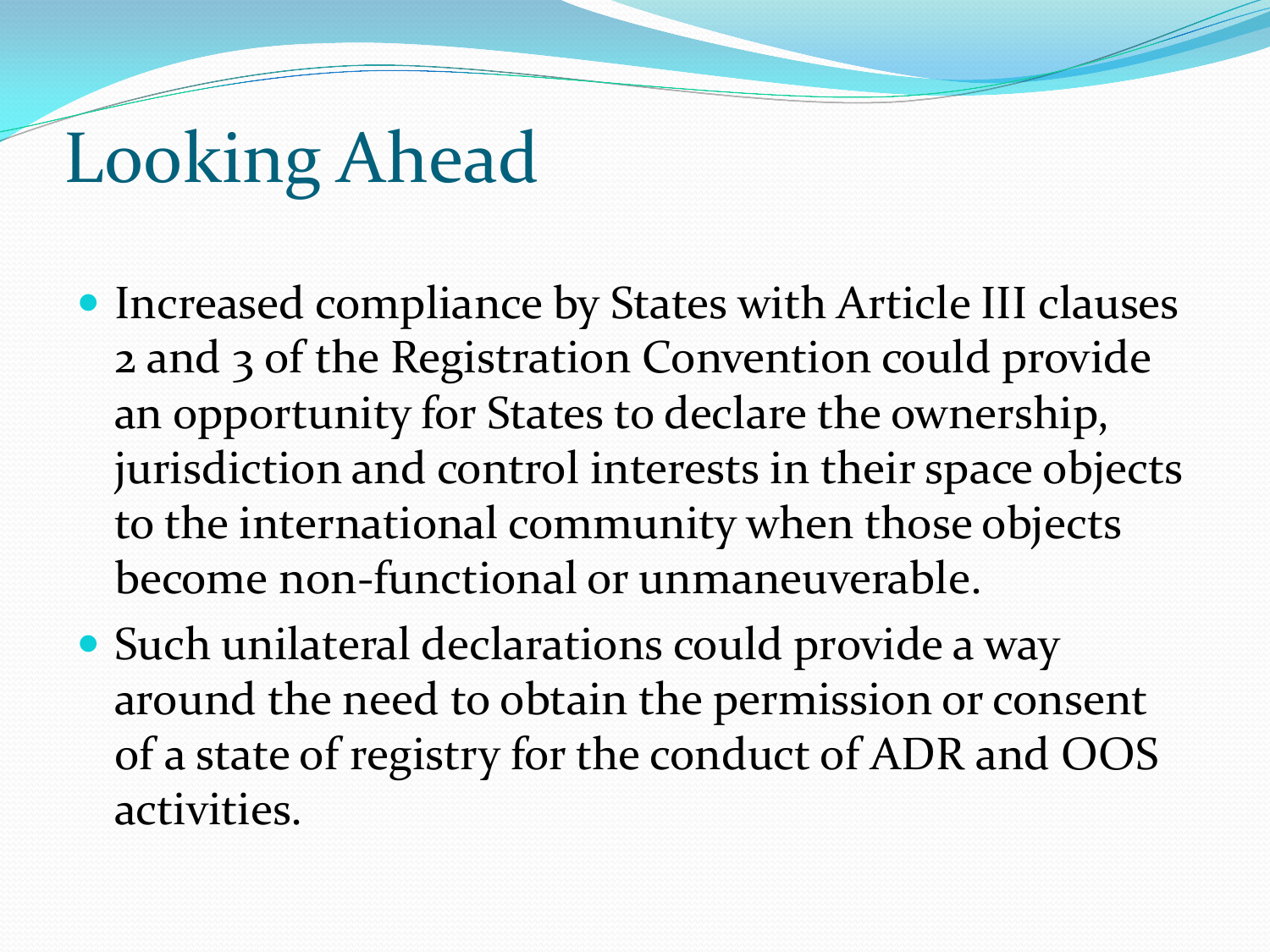## Conclusions

- The problem of space debris is of growing concern for space safety and the long-term sustainability of outer space activities. Estimates suggest that, even if no new space objects are launched, the amount of space debris will continue to grow.
- The implementation of debris mitigation measures might have a significant impact in curtailing the rate of creation of new debris during the conduct of space activities. However, ADR and OOS activities are necessary to address the massive amount of space debris already in orbit.
- In addition to the development of technical means and operational procedures for ADR and OOS, other relevant legal, regulatory, financial, safety, organisational and strategic challenges must also be addressed for the effective conduct of ADR and OOS